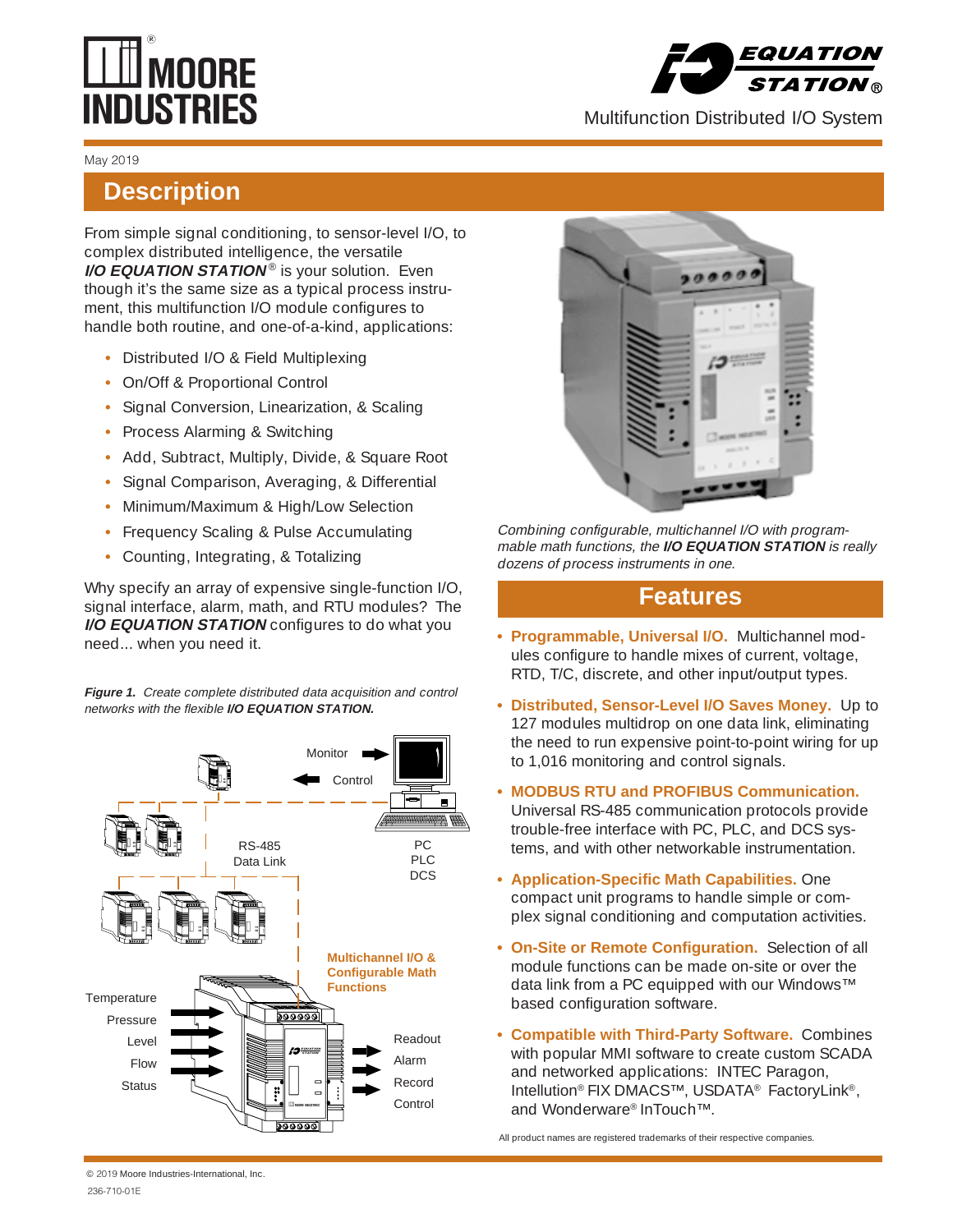





## **Whiversal Plant Standard Transform When:**

The **I/O EQUATION STATION** combines configurable I/O with powerful field intelligence. Installed in your application, it cuts signal transmission costs, improves data accuracy and throughput time, simplifies MMI software configuration, and unloads your overburdened computer system.

There's no need to specify, stock, learn how to use, and then maintain a multitude of instruments. Over-worked personnel can focus on using one type of I/O. In addition, standardization will vastly reduce paperwork—especially if you support supplier certification programs, training records, and calibration schedules—such as those required for maintaining ISO 9000 accreditation.

**Designed for Today's Applications**—This flexible I/O system delivers the characteristics essential for modern, continually growing process systems. It is ideal for new applications where inexpensive operational changeability is necessary. It is the optimal solution for upgrading existing systems cost-effectively, especially those that have reached their design capacity.

- **•** You need a reliable, standard I/O interface between distributed field devices and computerbased DCS, PC, and PLC systems.
- **•** Monitoring and control points are dispersed throughout a plant.
- **•** You want to standardize on, and stock, just one universal module for all distributed I/O needs.
- **•** Simple or complex on-site intelligence is required to process, condition, linearize, scale, compute, and control process signals.
- **•** Process parameters frequently change, making on-site and/or remote programmability essential.
- Monitoring and control capabilities are needed at the same site, and within one I/O system.
- **•** You need to convert noise-prone sensor and analog signals to immune digital signals to avoid damage during long-distance transmission.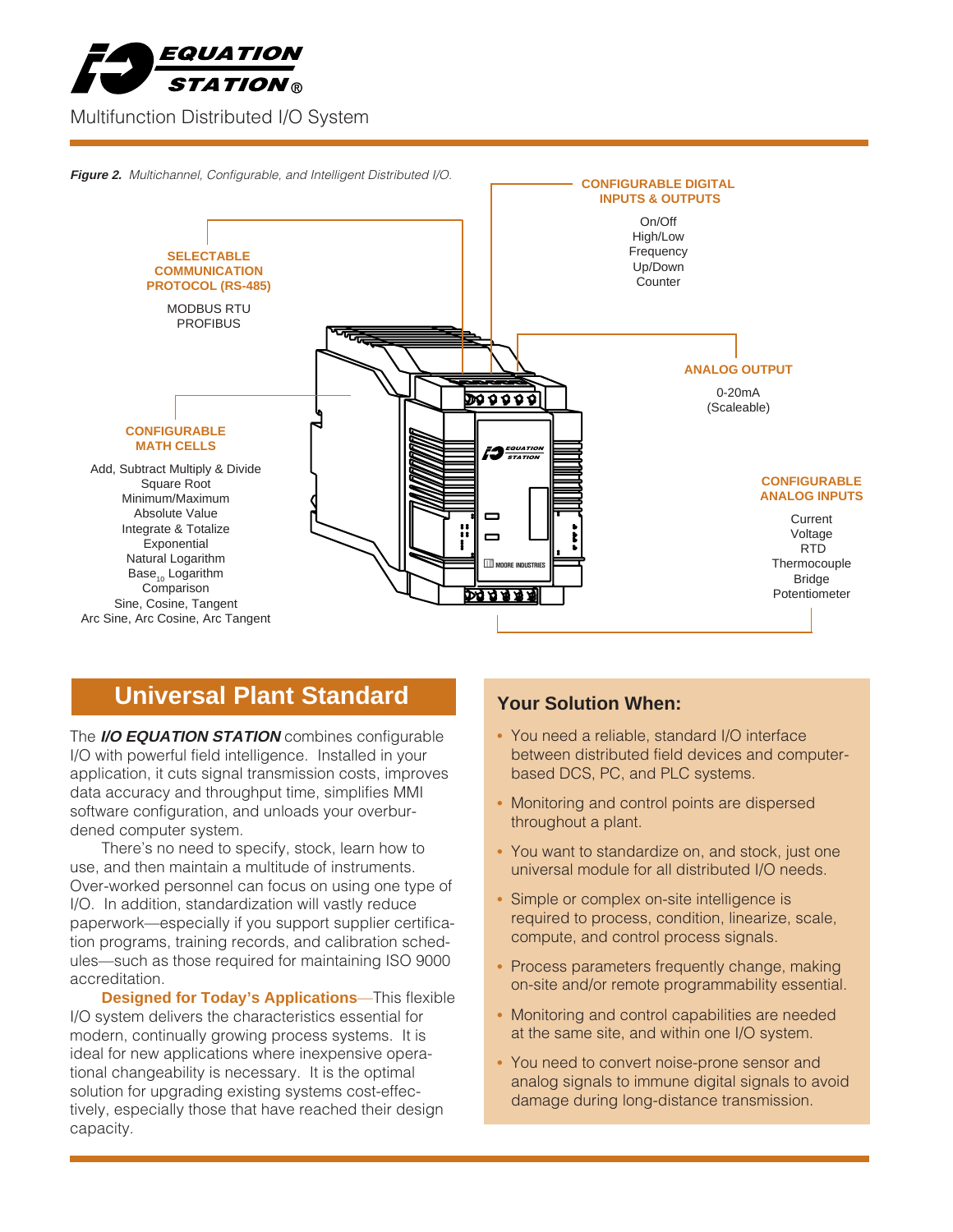

## **Distributed I/O Networks**

The **I/O EQUATION STATION** helps you avoid runaway costs by transporting just a few—or up to 1,016 process signals—between the field and your control room on a single, digital data highway. Up to 127 modules\* multidrop on one RS-485 data link. This eliminates the need to install expensive point-to-point wiring for each monitoring and control signal.

## **Site-Specific I/O**

The stand-alone **I/O EQUATION STATION** goes right where distributed I/O is needed to monitor, control, condition, and calculate process signals. Each individual module, with point-and-click configuration software, sets up to accommodate the precise needs of a specific monitoring/control point. A module can costeffectively provide I/O for one point, or for several monitoring and control points at a site.

Unlike most distributed I/O schemes, you are not locked in by input/output-specific modules that plug into an expensive, multiposition rack or back plane. There are no "wasted" slots or channels.



somewhere else in the plant. \* An RS-485 repeater is required every 32 modules.

#### **MODBUS RTU and PROFIBUS Protocols**

For the system's RS-485 communication link, you have the choice of the universally-accepted MODBUS RTU or the European favorite PROFIBUS protocols. Either can be selected using the configuration software.

Flexible protocol and baud rate choices facilitate interface with numerous PC, DCS and PLC-based systems, third-party software packages, modems, radio transceivers, and other networkable instruments.

Figure 3. Up to 127 modules\*, as many as 1,016 process signals, transmit on one economical digital data link.



#### **Windows**™ **Configuration Software**

Each **I/O EQUATION STATION** order comes with Windows™ based configuration software. The program features pull-down menus that make it easy to view, select, and download to the module your specific I/O and performance requirements.

**Remote Configuration**—You won't have to travel to each field location to configure or make process changes. From a host PC, all I/O parameters and math functions configure over the data link from the comfort of your control room. This saves a lot of footsteps, especially during system start up when minor, and sometimes major, I/O parameters must be adjusted.

Modules can be installed even before final site requirements are determined. If conditions change later, or even disappear, the module can change with them. Or, the entire unit can be put into useful service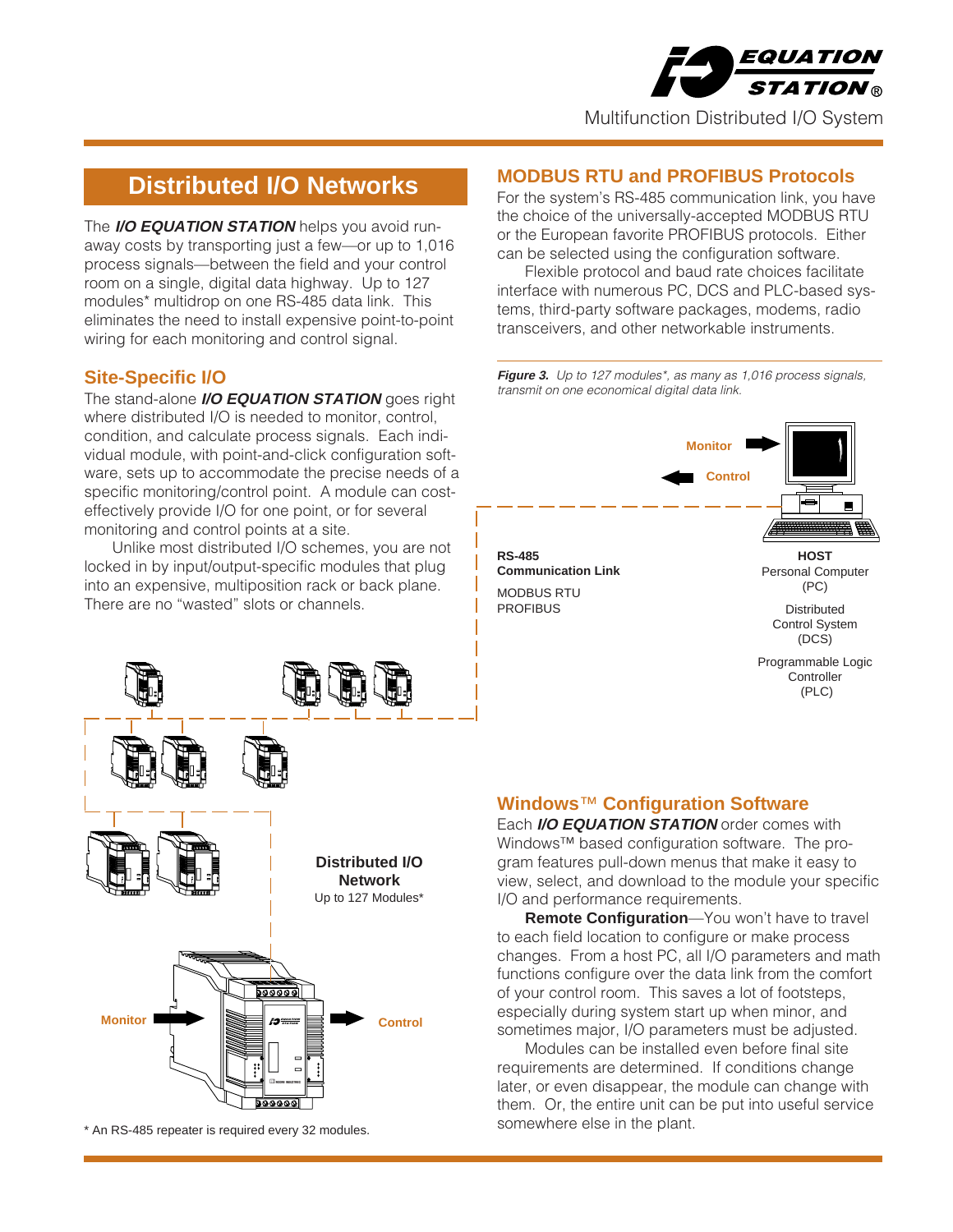

# **Configurable, Multichannel I/O Standard Model**

The **I/O EQUATION STATION** features programmable, multichannel input/output (I/O) capabilities that provide unlimited application possibilities. Available options (-MD and -MAO) enhance flexibility by providing additional I/O to the standard model (see Table 1 and the adjacent figures).

A module's available I/O can be programmed to accommodate the input and output types shown in Tables 2 & 3. Each module is individually configurable, and operates independently of the others in a network.

#### **Two or Four Discrete Inputs/Outputs**

Standard units incorporate two discrete I/O channels. Units with the -MD option have four discrete I/O channels. Each discrete channel is configurable to be either an input or an output. Discrete inputs may be used to accept alarm/status signals, and transmit them over the data link back to the host. Discrete outputs may be used for hard alarms, or to provide on/off signals to relays and final control elements.

### **Up to Four Analog Inputs**

All models accept up to four analog inputs. The module configures to process the inputs to provide discrete alarm outputs, and/or a proportional analog output (with the -MAO option). The collected values can also be sent over the RS-485 link to a computer-based system for readout.

**Analog Input Mixes**—The module will handle one input type, several of one input type, or mixes of various types. Each input type requires a specific number of terminals for operation. The number of channels needed for each input type is shown in Table 2. Most mixes of input types can be accommodated, provided the total number of channels required for all inputs is less than or equal to 4 channels. Use Table 2 and "Determining Analog Input Mixes" on the adjacent page to determine how many, and what mix of, analog inputs a module will accommodate.

#### **One Analog Output**

Units equipped with the -MAO option have a 0-20mA analog output channel. The output is scaleable to any range from 0-20mA (such as 4-20mA), and may be used for indicator readout or proportional control of valves, pumps, and similar devices. The output may be the result of one, or several, of the module's input(s). Or, it may be the result of a command directly from the host computer system.



#### **-MD Option: Adds Two Additional Digital I/O**







Analog Inputs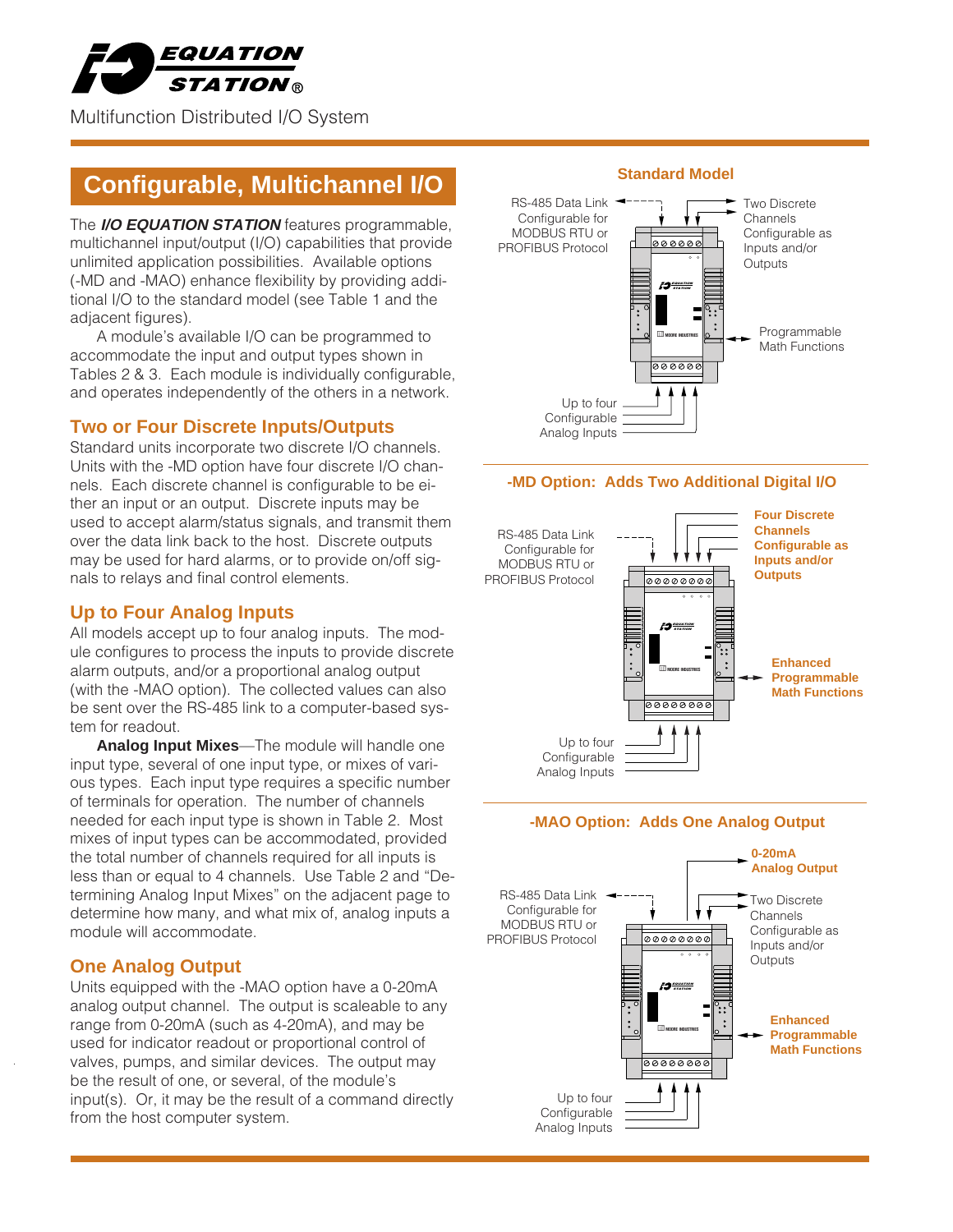

**Table 1.** Number of Analog and Digital I/O per Module.

| <b>Model</b> | <b>Digital</b><br><b>Inputs/Outputs</b> | <b>Analog</b><br><b>Inputs</b> | $0-20mA$<br><b>Output</b> |
|--------------|-----------------------------------------|--------------------------------|---------------------------|
| Standard     | 2                                       | Up to $4$                      |                           |
| -MD Option   | 4                                       | Up to $4$                      |                           |
| -MAO Option  | 2                                       | Up to $4$                      |                           |

#### **Determining Module Analog Input Mixes (total channels must be less than or equal to 4)**

- **EXAMPLE 1:** One Current Input Requires **1** Channel A Second Current Input Requires **1** Channel One Voltage Input Requires **1** Channel A Second Voltage Input Requires **1** Channel  $1 + 1 + 1 + 1 = 4$  Total Channels Per Module
- **EXAMPLE 2:** One Current Input Requires **1** Channel One 3-Wire RTD Input Requires **2** Channels **1** + **2** = **3** Total Channels Per Module

Table 2. Programmable Analog Input Types (see Table 4 for additional information).

| <b>Analog Input Type</b>                                                                                                                   | # of Channels<br><b>Required for Input</b> | Max. # of Input<br><b>Type per Module</b> |
|--------------------------------------------------------------------------------------------------------------------------------------------|--------------------------------------------|-------------------------------------------|
| Current*<br>Ranges: 0 to 25mA (0-20mA, 4-20mA, 12-20mA, etc.)                                                                              | 1                                          | $\overline{4}$                            |
| <b>Voltage (Single Ended)</b><br>Ranges: -10 to 10V (0-5V, 1-5V, 0-10V, etc.) or -625 to 625mV                                             |                                            | 4                                         |
| <b>Voltage (Differential)</b><br>Ranges: -10 to 10V (0-5V, 1-5V, 0-10V, etc.) or -625 to 625mV                                             | $\overline{2}$                             | $\mathfrak{p}$                            |
| Bridge (4-Wire)                                                                                                                            | $\overline{2}$                             | 2                                         |
| Bridge (6-Wire)                                                                                                                            | 4                                          |                                           |
| <b>Potentiometer</b><br>Ranges: $100\Omega$ to $5K\Omega$                                                                                  |                                            | 4                                         |
| RTD (2-Wire; Platinum & Nickel)<br>Temperature Ranges: -200°C to 850°C (-328°F to 1562°F)                                                  |                                            | 4                                         |
| RTD (3-Wire, Platinum & Nickel<br>Temperature Ranges: -200°C to 850°C (-328°F to 1562°F)                                                   | $\overline{2}$                             | $\overline{c}$                            |
| RTD (4-Wire, Platinum & Nickel)<br>Temperature Ranges: -200°C to 850°C (-328°F to 1562°F)                                                  | 3                                          |                                           |
| Thermocouple with Internal Cold Junction Compensation (J, K, E, T, R, S, N, B)*<br>Temperature Ranges: -210°C to 1820°C (-346°F to 3308°F) |                                            | 3                                         |

\***IMPORTANT NOTE:** When current and thermocouple input configurations are mixed in the same module, some degradation of T/C input accuracy may occur. Consult the factory for details.

| <b>Digital</b><br><b>Input/Output Type</b> | <b>Standard Module</b><br>Max. # I/O Type | <b>With -MD Option</b><br>Max. # I/O Type |
|--------------------------------------------|-------------------------------------------|-------------------------------------------|
| High/Low Status Input                      | 2                                         | 4                                         |
| Frequency Input                            | 2                                         | 2                                         |
| Pulse Counter Input                        | 2                                         | 2                                         |
| Up/Down Counter Input                      |                                           |                                           |
| <b>Host Controlled Output</b>              | 2                                         | 4                                         |
| Process Controlled Output                  | 2                                         | 4                                         |

#### **Table 3.** Programmable Digital Input and Output Types.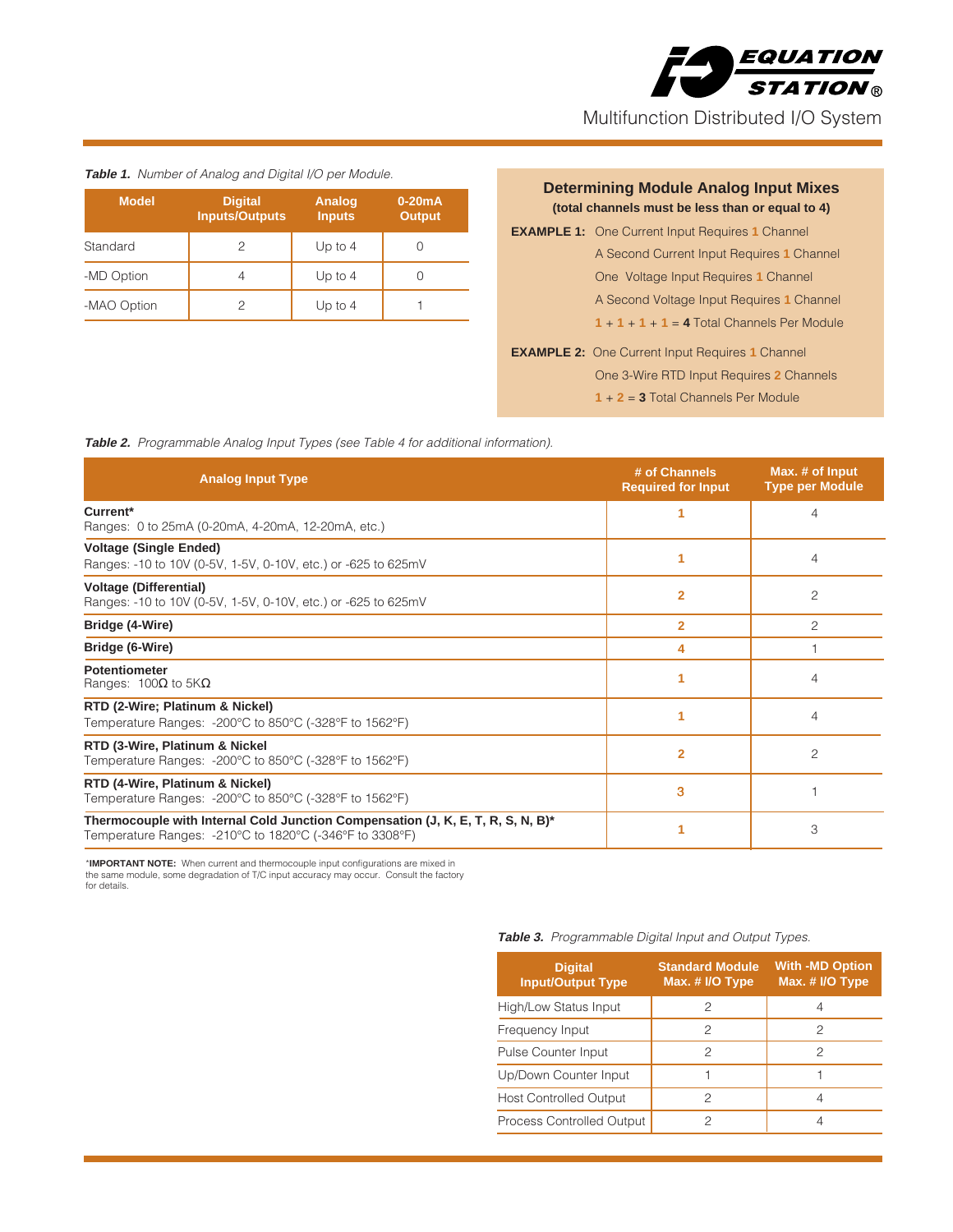

The **I/O EQUATION STATION** is a universal signal converter, transmitter, alarm trip, process controller, and computation module—rolled into one.

It features internal function blocks that configure to perform a virtually unlimited array of simple and complex signal conversions, data calculations, and control functions. The module configures to perform as a simple input or output, or to accept several inputs, operate on them as instructed by user-configured equations, and provide one or more outputs based on the inputs.

**Signal Isolation, Conditioning, Linearizing, Alarming & Transmission**—The module can be configured to act as a universal signal isolator/converter/transmitter, such as a temperature transmitter (see Figure 7). It can also provide one, or several, digital output(s) when an input value (or values) exceeds user-set trip points, essentially acting as a universal single, dual, triple, or quadruple alarm trip (Figure 8).

Figure 7. Configures to condition, isolate, convert, and transmit process signals (unit with -MAO option shown).



**Figure 8.** With the -MD option, the module will accept up to four inputs and provide up to four high and/or low alarm trip outputs.



**Sensor-Level Intelligence Intelligent & Manual Control**—The analog and digital control signals produced by a module can be a direct command sent from the host (Figure 9). Or, they can be a result of computations made by the module based on one or more of its inputs (Figure 10).





**Monitor, Control, & Math**—The **I/O EQUATION STATION** performs both monitoring and control functions, and a multitude of difficult calculations, all at the same time.

For example: Suppose a valve needs to be proportionally opened and closed to regulate the amount of water through a heat exchanger (Figure 10). The amount of water allowed to pass through is based on the difference in water temperature sensed at the exchanger's input and output sides. In addition, if certain high and low temperature conditions are reached, an alarm must be sounded, and the process must be shut down.

One **I/O EQUATION STATION** will do the entire job. The user configures the module to accept two temperature inputs, one from each side of the heat exchanger. It calculates differential temperature, and based on the result, the module's 4-20mA (unit with -MAO option) output tells the valve how much to open or close to keep the desired input-to-output temperature in check. Should high or low temperature trip points be exceeded, the module's digital outputs activate a warning alarm, while simultaneously shutting down the process. While all of this is going on, the entire process can be monitored by a host computer over the RS-485 communication link.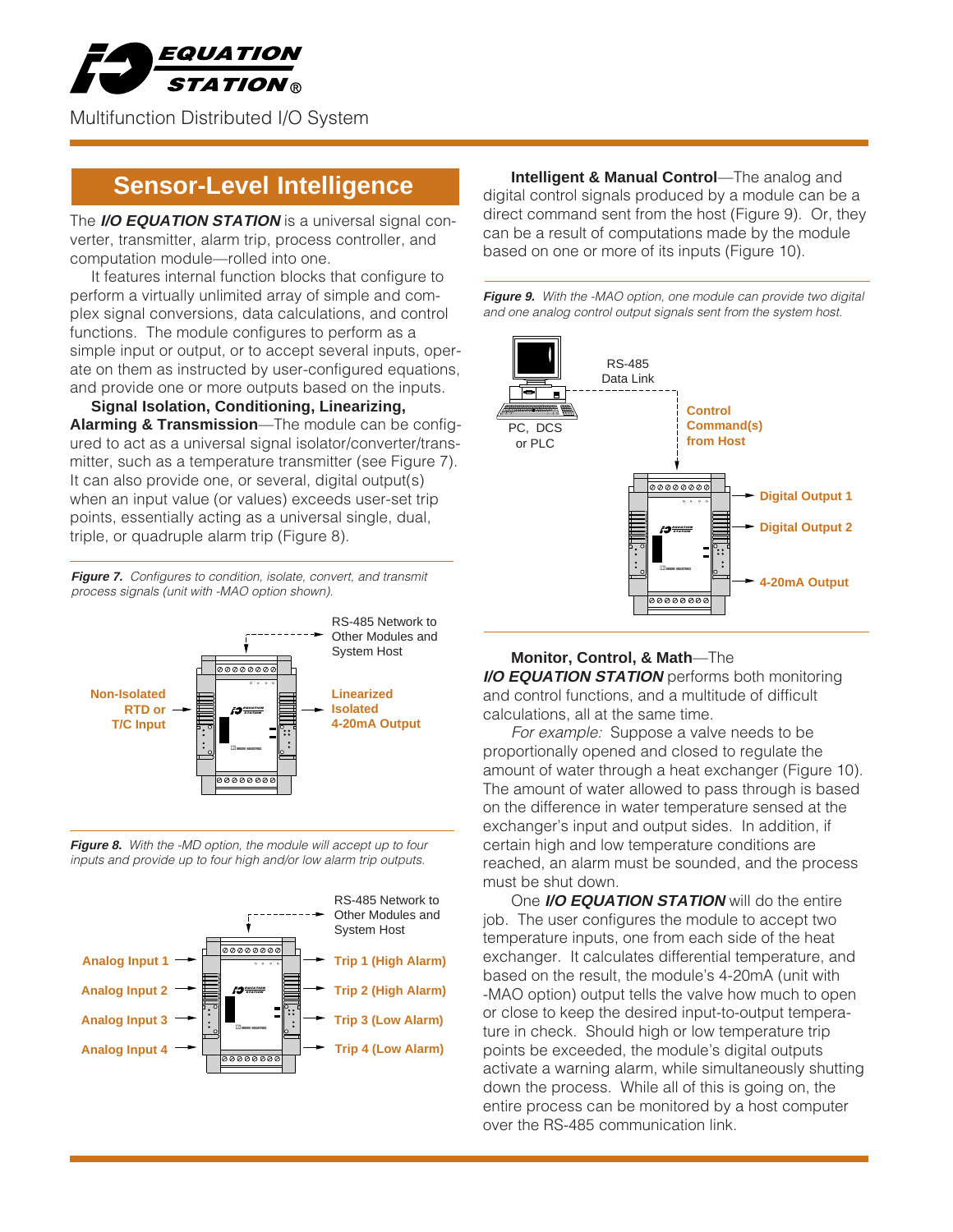

## **Math Package Options**

### **Standard Math Package**

The standard **I/O EQUATION STATION** can be configured with up to 8 arithmetic results containing 8 expressions. Configurable arithmetic functions include:

- **•** Addition (+)
- Subtraction (-)
- Multiplication (x)
- **•** Division (÷)
- **•** Absolute Value (/x/)
- **•** Pulse Counter (31-bit)
- **•** Alarm Trip
- Minimum Value Over Time (min{x(t)})
- Maximum Value Over Time (max{x(t)})

## **Enhanced Math Package**

When ordered with the -MD or -MAO options, the Station delivers enhanced math capabilities. These models may be programmed with up to 12 resultant variables containing 20 expressions each. Configurable functions provided include all math functions offered in the Standard Math Package **plus:**

- **•** Square Root (š)
- **•** Integrate and Totalize
- Exponential (e<sup>x</sup>)
- **•** Natural Logarithm (lnx)
- **Base<sub>10</sub>** Logarithm (log<sub>10</sub>x)
- **•** Comparison (Low/High of 4 inputs)
- **•** Sine, Cosine, and Tangent (sinx, cosx, tanx)
- **•** Arc Sine, Arc Cosine, and Arc Tangent  $(\sin^{-1}x, \cos^{-1}x, \tan^{-1}x)$

Figure 10. One module can be configured to accept multiple process signals, perform user-defined math functions on the signals, and provide outputs to control the process. Though operating independent of the host, the entire process can be monitored by the host over the data link.

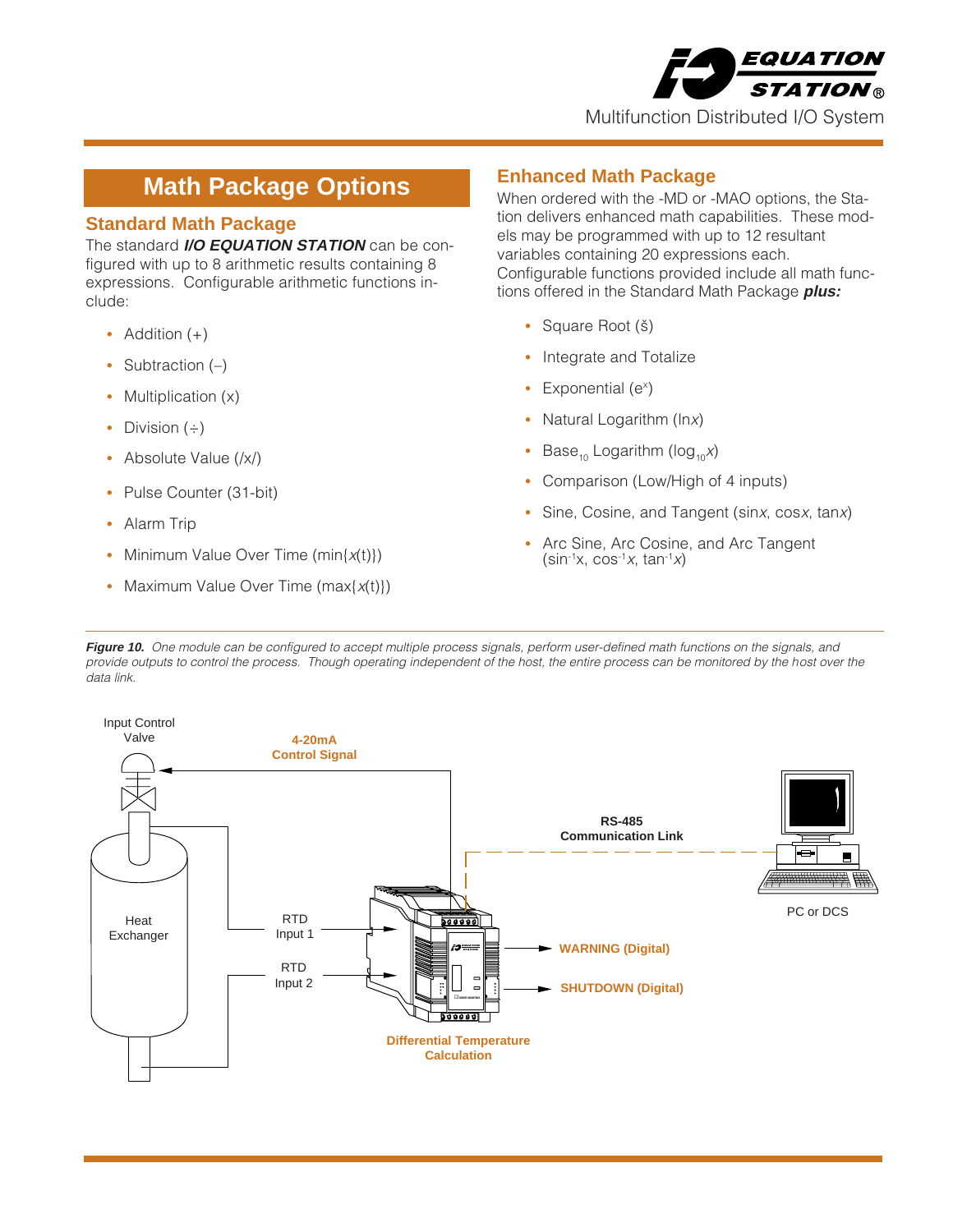

## **Specifications**

| Input and<br>Output<br>Performance               | <b>Digital Digital Input Description:</b><br>Contact Closure (22K $\Omega$ pull-<br>up to input power positive;<br>For voltage sources,<br>thresholds are, <1V low and<br>>3.5V high, guaranteed)<br>Frequency Input: Up to<br>25KHz (Accuracy, ±0.016%<br>of reading; Resolution,<br>±0.1Hz)<br><b>Pulse Counter Input</b><br>$(16-bit):$<br>Maximum Pulse Frequency,<br>25KHz<br><b>Up/Down Counter Input</b><br>(16-bit): Max. Pulse<br>Frequency: 2KHz (25KHz)<br>with -MD or -MAO option)<br>Digital Output: Open<br>Collector, (30V, 100mA)<br><b>Pulse-Width Modulated</b><br>Output:<br>Frequencies: 0.1, 10, or 100Hz<br>Duty Cycle Range: 1-99%<br>Resolution: 0.01% | Analog Input<br>and Output<br>Performance<br>(continued) | <b>Output Load Capability</b><br>(unit with -MAO option):<br>$1.2K\Omega$<br><b>Resolution: Analog Output</b><br>(unit with -MAO option),<br>14-bit; See Table 4 for<br>analog inputs<br>A/D Conversion Rate: Up<br>to 200 times per second<br>maximum (can be user set<br>to 50/60Hz for maximum<br>line noise rejection)<br><b>Isolation: 500Vrms</b><br>between analog inputs and<br>COMM port; Analog output<br>(with -MAO option) isolated<br>500Vrms from analog<br>inputs, COMM port, power<br>and digital I/O ports<br><b>Input Impedance:</b> $100\Omega$ for<br>current inputs; $100M\Omega$ for<br>voltage inputs<br><b>Common Mode Rejection:</b><br>100dB @ 50/60Hz<br><b>Normal Mode Rejection:</b><br>40dB @ 50/60Hz | <b>Conditions</b> | Communica- Type: RS-485, half-duplex<br>tions Address Range: 1 to 127<br><b>Protocol: MODBUS RTU</b><br>(factory default) and PROFIBUS<br>are selectable via software<br><b>Baud Rate:</b> User-set according<br>to protocol selected<br>MODBUS RTU: 2400, 4800,<br>9600, 19.2K or 38.4Kfor<br>PROFIBUS: 9600, 19.2K,<br>93.75K and 187.5K<br>Character Formats: N-8-1, N-<br>8-2, E-8-1, 0-8-1 (parity, data<br>bits, stop bits; factory default is<br>$N-8-1)$<br>Range: 1.6km (1 mile) typical at<br>9600 baud over 20AWG twisted<br>pair; 0.8km (0.5 mile) typical at<br>19.2K baud<br>Ambient Operating Range: - 20°C to<br>+60°C (-25°F to +140°F)<br><b>Ambient Temperature Effect:</b><br>$\pm 0.01\%$ of range/°C<br>Storage Range: -30°C to<br>+85°C (-22°F to +185°F) |
|--------------------------------------------------|--------------------------------------------------------------------------------------------------------------------------------------------------------------------------------------------------------------------------------------------------------------------------------------------------------------------------------------------------------------------------------------------------------------------------------------------------------------------------------------------------------------------------------------------------------------------------------------------------------------------------------------------------------------------------------|----------------------------------------------------------|-------------------------------------------------------------------------------------------------------------------------------------------------------------------------------------------------------------------------------------------------------------------------------------------------------------------------------------------------------------------------------------------------------------------------------------------------------------------------------------------------------------------------------------------------------------------------------------------------------------------------------------------------------------------------------------------------------------------------------------|-------------------|----------------------------------------------------------------------------------------------------------------------------------------------------------------------------------------------------------------------------------------------------------------------------------------------------------------------------------------------------------------------------------------------------------------------------------------------------------------------------------------------------------------------------------------------------------------------------------------------------------------------------------------------------------------------------------------------------------------------------------------------------------------------------------|
| Analog Input<br>and Output<br><b>Performance</b> | <b>Analog Input Accuracy</b><br>Accuracy is dependent on<br>the input type and range;<br>See Table 4 for details<br><b>Reference Junction</b><br><b>Compensation Error:</b><br>Thermocouple inputs, $\pm 0.5^{\circ}$ C<br>+ 0.005°C/°C of ambient<br>change<br><b>Analog Output Accuracy</b><br>(unit with -MAO option):<br>Scaleable 0-20mA (up to                                                                                                                                                                                                                                                                                                                           |                                                          | <b>RFI/EMI Effect:</b> No affect<br>at 10V/m between<br>frequencies of 20-500MHz<br><b>Excitation Current: Bridge</b><br>inputs, 0.5A; RTD inputs,<br>0.5 <sub>m</sub> A<br><b>Bias Current:</b><br>Thermocouple inputs, 150<br>nanoamperes<br><b>Burnout Protection:</b><br>Thermocouple inputs<br>upscale on sensor failure                                                                                                                                                                                                                                                                                                                                                                                                       |                   | Relative Humidity: 0-95%.<br>non-condensing (@ 50°C)<br><b>Indicators</b> Front panel LEDs indicate<br>COMM link activity, RUN (all<br>functions executing properly),<br>and ERR (COMM link fault, I/O<br>overange, or internal fault)<br>Adjustments All operating parameters are<br>downloaded from the PC over<br>the communication link; a copy<br>of the configuration software is<br>provided with each order                                                                                                                                                                                                                                                                                                                                                              |
|                                                  | 22mA for overdrive) output,<br>$\pm 0.075\%$ of range (includes<br>the combined effects of<br>linearity, hysteresis and<br>repeatability)                                                                                                                                                                                                                                                                                                                                                                                                                                                                                                                                      | <b>Supply</b>                                            | <b>Power</b> Power Requirements:<br>10 to 30Vdc, 1.5W<br>maximum (2.7W maximum<br>with -MD or -MAO option)<br><b>Power Input Protection:</b><br>Transient protected with<br>thermal reset fuse and<br>reverse-polarity protected                                                                                                                                                                                                                                                                                                                                                                                                                                                                                                    | Weight            | Standard Model: 198 g (7 oz.)<br>With -MD Option: $255 g (9 oz.)$<br>With -MAO Option: 284 g<br>(10 oz.)                                                                                                                                                                                                                                                                                                                                                                                                                                                                                                                                                                                                                                                                         |

## **Any Distance, Any Terrain**

Versatile data link options overcome long-distance, impassable, and hazardous environments:

**Twisted Wire Pair**—The solution for the majority of applications, a standard 24AWG shielded twisted pair is a low-cost way to send data up to 2 miles (3kms).

**Telephone Modem**—Inexpensively transmit process data unlimited distances over leased or dial-up telephone lines. We offer modems and RS-485 to RS-232C (for modem) converters.

**Radio**—Where wires can't be run, such as over water, radio (RF) communication provides accurate and reliable signal transmission.

**Fiber Optic Cable**—For hazardous or exceptionally noisy environments, light is an effective strategy. We offer all of the accessories required for interface.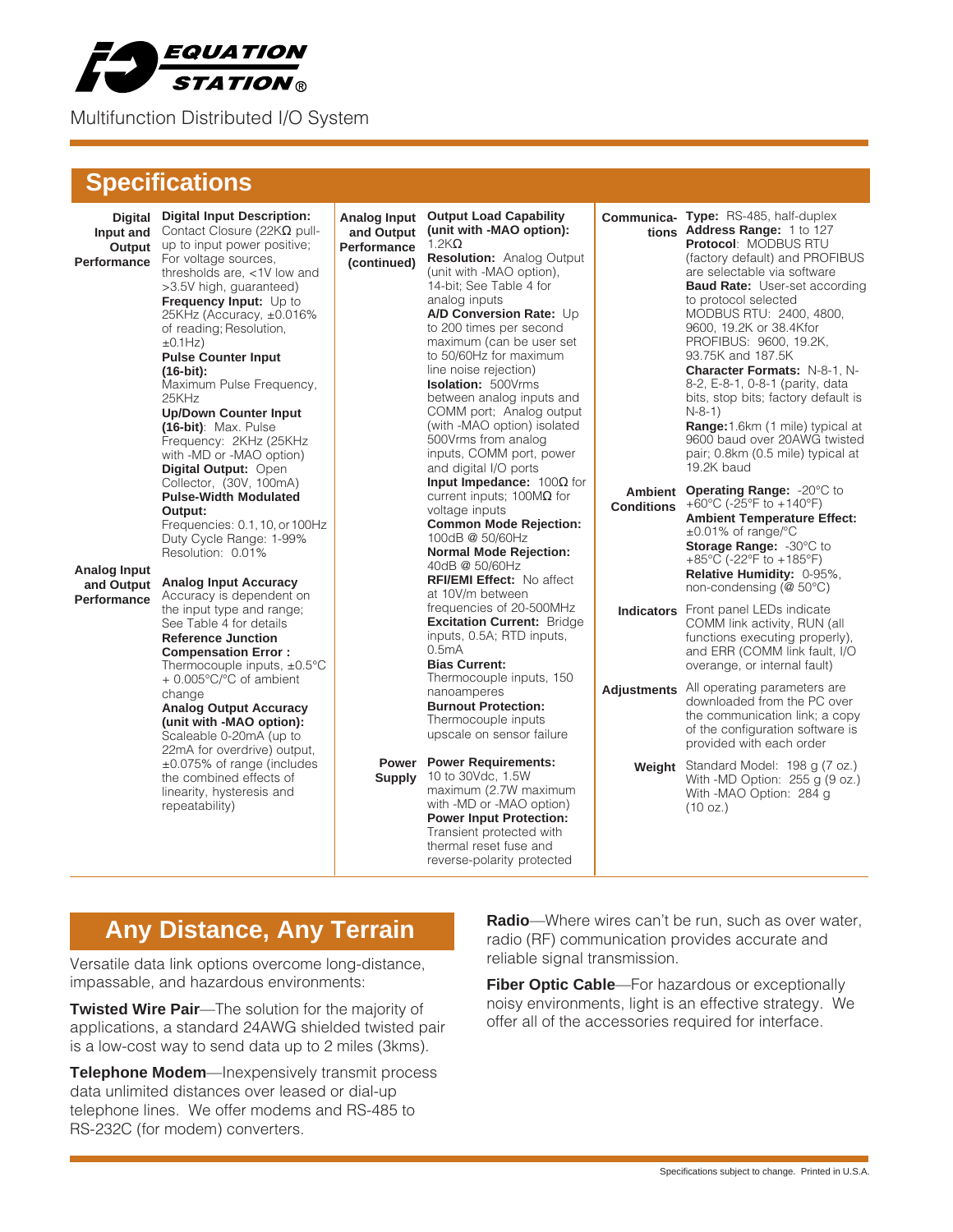

| <b>Input Type</b> | Range                | <b>Accuracy</b>    | <b>Resolution</b> | <b>Conformance Error</b> |  |
|-------------------|----------------------|--------------------|-------------------|--------------------------|--|
|                   | $0 - 62.5\mu A$      | ±0.3% of Range     |                   |                          |  |
|                   | $0-250\mu A$         | ±0.1% of Range     |                   |                          |  |
|                   | $0-1mA$              | ±0.05% of Range    |                   |                          |  |
| Current           | $0 - 3.125mA$        | ±0.2% of Range     | 15-bit            | Not Applicable           |  |
|                   | $0 - 6.25mA$         | ±0.1% of Range     |                   |                          |  |
|                   | $0-12.5mA$           | ±0.05% of Range    |                   |                          |  |
|                   | $0-25mA$             | ±0.05% of Range    |                   |                          |  |
|                   | $-6.25$ to $6.25mV$  | ±0.3% of Range     |                   |                          |  |
|                   | -25 to $25mV$        | ±0.1% of Range     |                   |                          |  |
|                   | -100 to 100mV        | ±0.03% of Range    |                   |                          |  |
|                   | -312.5 to 312.5mV    | ±0.03% of Range    |                   |                          |  |
| Voltage           | -625 to 625mV        | ±0.03% of Range    | 15-bit            | Not Applicable           |  |
|                   | $-1.25$ to 1.25V     | ±0.03% of Range    |                   |                          |  |
|                   | $-2.5$ to $2.5V$     | ±0.03% of Range    |                   |                          |  |
|                   | $-5$ to $5V$         | ±0.03% of Range    |                   |                          |  |
|                   | $-10$ to $10V$       | ±0.03% of Range    |                   |                          |  |
|                   | 0.625mV/V            | ±0.3% of Range     |                   | Not Applicable           |  |
|                   | 2.5mV/V              | ±0.1% of Range     |                   |                          |  |
|                   | 10mV/V               | ±0.03% of Range    |                   |                          |  |
|                   | 31.25mV/V            | ±0.3% of Range     | 15-bit            |                          |  |
| <b>Bridge</b>     | 62.5mV/V             | ±0.3% of Range     |                   |                          |  |
|                   | 125mV/V              | ±0.1% of Range     |                   |                          |  |
|                   | 0.5V/V               | ±0.1% of Range     |                   |                          |  |
|                   | 1 V/V                | ±0.1% of Range     |                   |                          |  |
| Potentiometer     | 100 to 20 $K\Omega$  | ±0.03% of Pot Span | 15-bit            | Not Applicable           |  |
|                   | $200\Omega$          | ±0.05% of Range    |                   |                          |  |
| Resistance        | $312.5\Omega$        | ±0.05% of Range    |                   | Not Applicable           |  |
|                   | 625 $\Omega$         | ±0.05% of Range    |                   |                          |  |
|                   | $1.25K\Omega$        | ±0.05% of Range    | 15-bit            |                          |  |
| 2-, 3-, 4-Wire    | $2.5K\Omega$         | ±0.05% of Range    |                   |                          |  |
|                   | $5\mathsf{K}\Omega$  | ±0.05% of Range    |                   |                          |  |
|                   | $10K\Omega$          | ±0.05% of Range    |                   |                          |  |
|                   | $20\mathsf{K}\Omega$ | ±0.05% of Range    |                   |                          |  |

**Table 4.** Input Accuracy, Resolution, and Conformance Error.

(Continued on next page)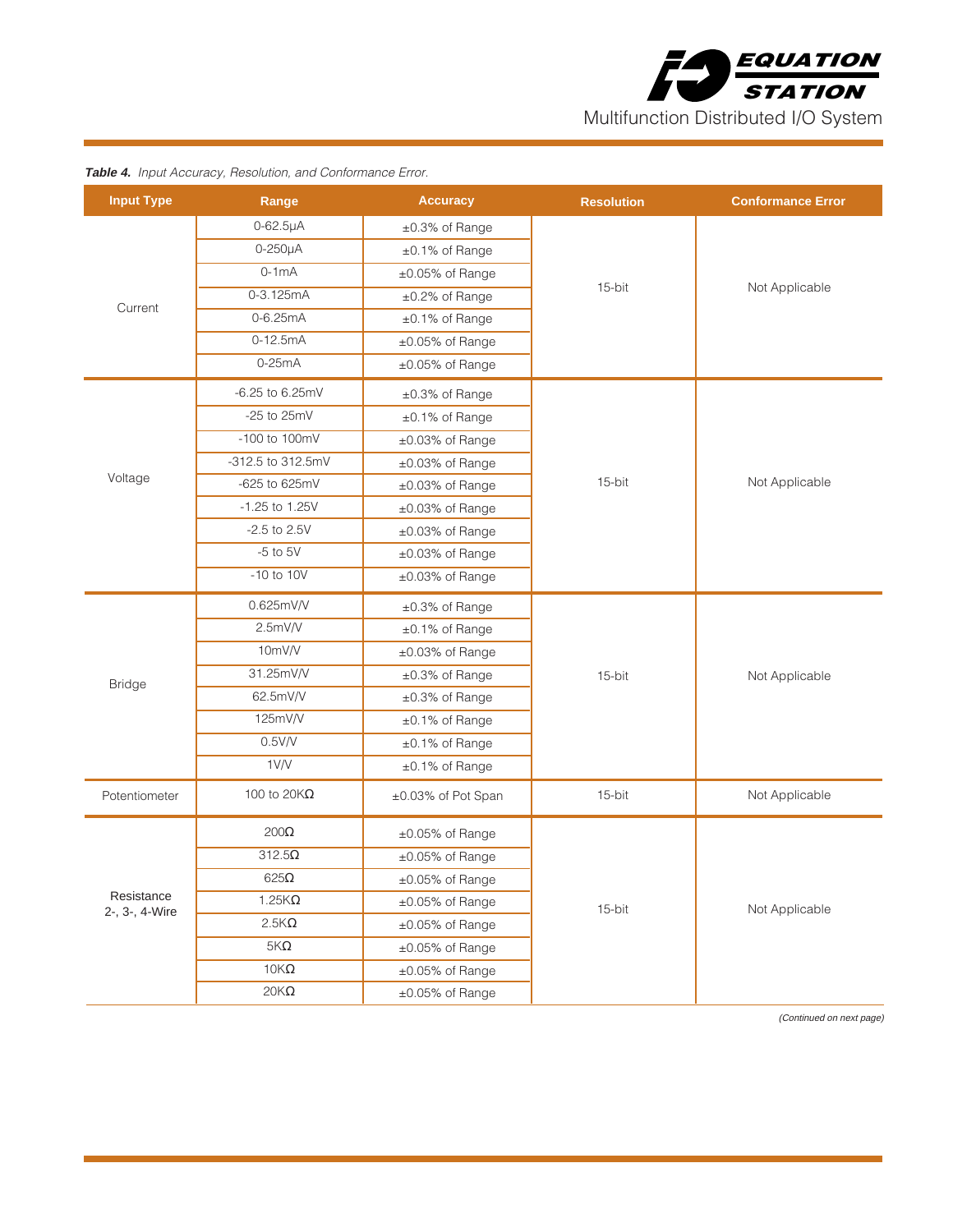

#### **Table 4 (continued).** Input Accuracy, Resolution, and Conformance Error.

| <b>Input Type</b>                                                     | Range                                       | <b>Accuracy</b>                                      | <b>Resolution</b> | <b>Conformance Error</b> |  |
|-----------------------------------------------------------------------|---------------------------------------------|------------------------------------------------------|-------------------|--------------------------|--|
|                                                                       | -200 to 250°C<br>(-328 to 482°F)            | $±0.26^{\circ}$ C                                    | $0.02^{\circ}$ C  | $0.03$ °C                |  |
| <b>RTD</b><br>Pt100<br>$(0.00385\Omega/\Omega$ <sup>o</sup> C)        | -200 to 550°C<br>(-328 to 1022°F)           | $±0.4$ °C                                            | $0.03$ °C         | $0.08^{\circ}$ C         |  |
|                                                                       | -200 to $850^{\circ}$ C<br>(-328 to 1562°F) | $\pm 0.81^{\circ}$ C                                 | $0.05^{\circ}$ C  | $0.16^{\circ}$ C         |  |
| <b>RTD</b>                                                            | -200 to 400 °C<br>(-328 to 752°F)           | $\pm 0.32$ °C                                        | $0.02$ °C         | $0.06^{\circ}$ C         |  |
| Pt500<br>$(0.00385\Omega/\Omega$ <sup>o</sup> C)                      | -200 to 850°C<br>(-328 to 1562°F)           | $\pm 0.65$ °C                                        | $0.04$ °C         | $0.17^{\circ}$ C         |  |
| <b>RTD</b>                                                            | -200 to $50^{\circ}$ C<br>(-328 to 122°F)   | ±0.16°C                                              | $0.04$ °C         | $0.01^{\circ}$ C         |  |
| Pt1000<br>$(0.00385\Omega/\Omega$ <sup>o</sup> C)                     | -200 to 400°C<br>(-328 to 752°F)            | $\pm 0.32$ °C                                        | $0.08$ °C         | $0.04$ °C                |  |
|                                                                       | -200 to 850°C<br>(-328 to 1562°F)           | $\pm 0.65$ °C                                        | $0.2^{\circ}$ C   | $0.16^{\circ}$ C         |  |
| <b>RTD</b><br><b>Ni100</b><br>$(0.00618\Omega/\Omega$ <sup>o</sup> C) | -60 to $180^{\circ}$ C<br>(-76 to 356°F)    | $±0.3$ °C                                            | $0.02^{\circ}$ C  | $0.01^{\circ}$ C         |  |
| <b>RTD</b><br><b>Ni120</b><br>$(0.00672\Omega/\Omega$ <sup>o</sup> C) | -80 to 320°C<br>(-112 to 608°F)             | $±0.5$ °C                                            | $0.03$ °C         | $0.12^{\circ}$ C         |  |
| Thermocouple                                                          | 0 to $450^{\circ}$ C<br>(32 to 842°F)       | $±1.0^{\circ}$ C @ 0 $^{\circ}$ C<br>±0.91°C @ 450°C | $0.03$ °C         | $0.01^{\circ}$ C         |  |
| Type J                                                                | -210 to 1200°C<br>(-346 to 2192°F)          | ±3.0 °C @ -210°C<br>±1.1°C @ 1200°C                  | $0.3^{\circ}$ C   | $0.28^{\circ}$ C         |  |
| Thermocouple                                                          | 0 to $600^{\circ}$ C<br>(32 to 1112°F)      | ±1.3°C @ 0°C<br>±1.2°C @ 600°C                       | $0.04$ °C         | $0.02^{\circ}$ C         |  |
| Type K                                                                | -100 to 1370°C<br>(-148 to 2498°F)          | ±1.9°C @ -100°C<br>±1.8°C @ 1370°C                   | $0.2^{\circ}$ C   | $0.23^{\circ}$ C         |  |
| Thermocouple                                                          | -50 to 350°C<br>(-58 to 662°F)              | ±0.96°C @-50°C<br>±0.62°C @ 350°C                    | $0.03$ °C         | $0.04$ °C                |  |
| Type E                                                                | -200 to 1000°C<br>(-328 to 1832°F)          | ±2.3°C @ -200°C<br>±0.8°C @ 1000°C                   | $0.2^{\circ}$ C   | $0.25^{\circ}$ C         |  |
| Thermocouple                                                          | 0 to 650°C<br>(32 to 1202°F)                | ±7.5°C @ 0°C<br>±3.1°C @ 650°C                       | $0.08$ °C         | $0.11^{\circ}$ C         |  |
| Type R                                                                | -50 to 1460°C<br>(-58 to 2660°F)            | ±17°C @ -50°C<br>±3.6°C @ 1460°C                     | $0.5^{\circ}$ C   | $0.38^{\circ}$ C         |  |
| Thermocouple                                                          | 0 to 650°C<br>(32 to 1202°F)                | ±7.5°C @ 0°C<br>±3.1°C @ 650°C                       | $0.08$ °C         | $0.08$ °C                |  |
| Type S                                                                | -50 to 1460C<br>(-58 to 2660°F)             | ±12°C @ -50°C<br>±4.2°C @ 1460°C                     | $0.4^{\circ}$ C   | $0.32^{\circ}$ C         |  |
| Thermocouple                                                          | -50 to 140°C<br>(-58 to 284°F)              | ±1.1°C @ -50°C<br>±0.75°C @ 140°C                    | $0.01^{\circ}$ C  | $0.01^{\circ}$ C         |  |
| Type T                                                                | -270 to 400°C<br>(-454 to 752°F)            | ±25°C @ -270°C<br>±0.8°C @ 400°C                     | $0.08$ °C         | $0.36^{\circ}$ C         |  |
| Thermocouple                                                          | 500 to 1100°C<br>(932 to 2012°F)            | ±7.5°C @ 500°C<br>±3.8°C @ 1100°C                    | $0.2^{\circ}$ C   | $0.36^{\circ}$ C         |  |
| Type B                                                                | 750 to 1540°C<br>(1392 to 2804°F)           | ±6.9°C @ 750°C<br>±4.4°C @ 1540°C                    | $0.2^{\circ}$ C   | $0.06^{\circ}$ C         |  |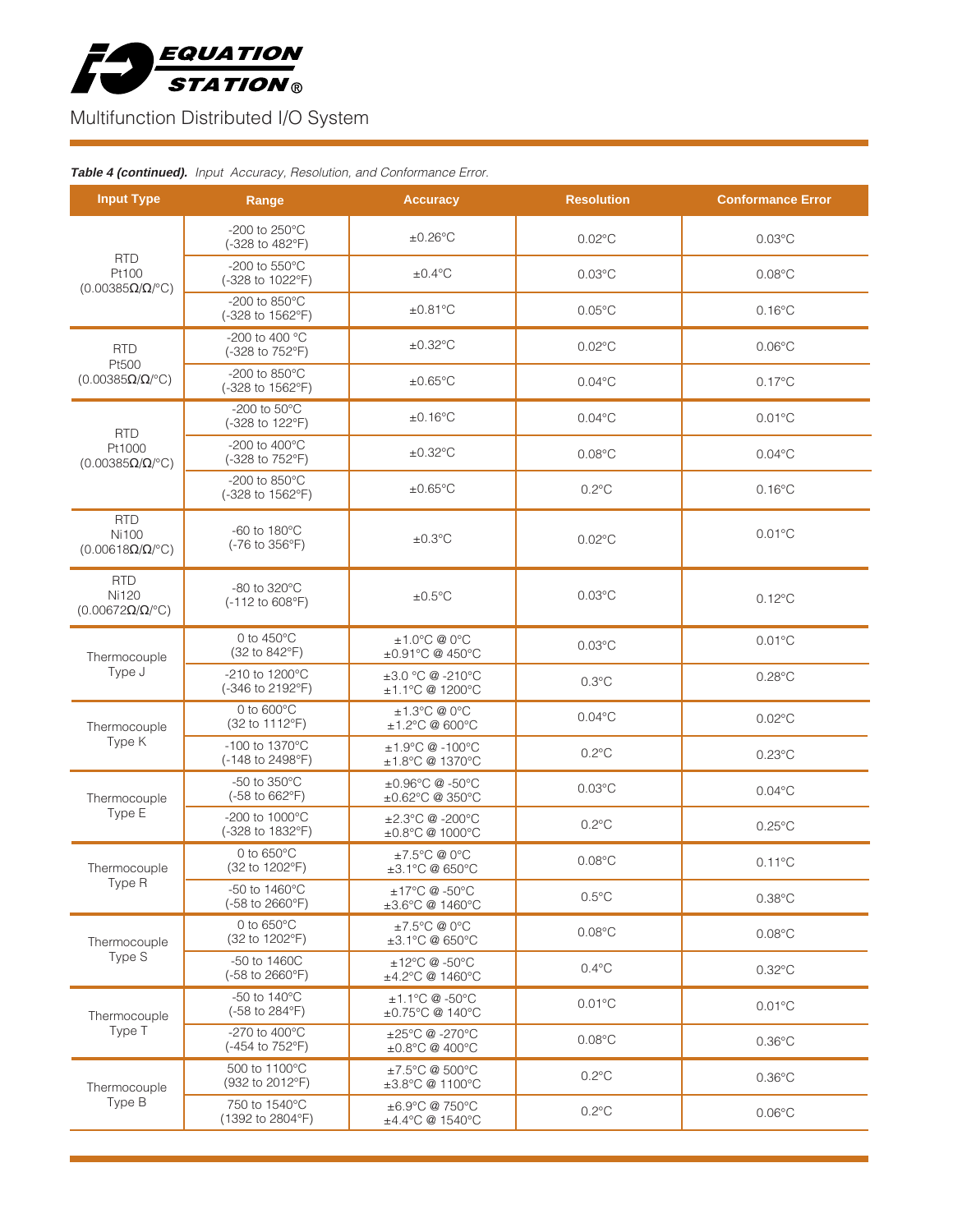

# **Ordering Specifications**

| <b>Unit</b>                                                          | <b>Inputs</b>                                                                                                                                                                                                                                                                                                                                                                                                                                                                                                                                                                                                                                                                                                                                                                                                                        | <b>Output</b>                                                                                                                                                                                                                                                                                                                                                                                                                                                                        | <b>Power</b>                                 | <b>Options</b>                                                                                                                                                                                                                                                                                                                        | <b>Housing</b>                                                                                                                       |
|----------------------------------------------------------------------|--------------------------------------------------------------------------------------------------------------------------------------------------------------------------------------------------------------------------------------------------------------------------------------------------------------------------------------------------------------------------------------------------------------------------------------------------------------------------------------------------------------------------------------------------------------------------------------------------------------------------------------------------------------------------------------------------------------------------------------------------------------------------------------------------------------------------------------|--------------------------------------------------------------------------------------------------------------------------------------------------------------------------------------------------------------------------------------------------------------------------------------------------------------------------------------------------------------------------------------------------------------------------------------------------------------------------------------|----------------------------------------------|---------------------------------------------------------------------------------------------------------------------------------------------------------------------------------------------------------------------------------------------------------------------------------------------------------------------------------------|--------------------------------------------------------------------------------------------------------------------------------------|
| <b>MDS</b><br>Multifunc-<br>tion<br><b>Distributed</b><br>I/O System | <b>PRG</b> Configures to accept:<br><b>DIGITAL</b><br>Two digital channels may be configured as either<br>one input and one output, two inputs or two outputs<br>(see-MD option to add two digital input/output<br>channels to the standard model)<br><b>CURRENT</b><br>Up to four signals with ranges between 0 to 25mA<br>(0-20mA, 4-20mA, etc.)<br><b>VOLTAGE</b><br>Up to four signals with ranges between -10V to 10V<br>(0-5V, 1-5V, 0-10V, etc) or between -625 to 625mV<br><b>RTD</b><br>Up to four 2-wire; two 3-wire; or one 4-wire RTD<br>(Pt100, Pt500, Pt1000; Ni100, Ni120)<br>THERMOCOUPLE<br>Up to three thermocouples with cold junction<br>compensation $(J, K, E, T, R, S, N, B, U, L)$<br><b>BRIDGE</b><br>4-Wire and 6-Wire<br><b>POTENTIOMETER</b><br>RS-485 COMM LINK<br><b>MODBUS RTU</b><br><b>PROFIBUS</b> | <b>PRG</b> Configures to<br>output:<br><b>DIGITAL</b><br>Two digital channels<br>may be configured<br>as either one input<br>and one output, two<br>inputs or two<br>outputs (see the -<br>MD option to add<br>two digital input/<br>output channels to<br>the standard model)<br>ANALOG OUTPUT<br>(OPTIONAL)<br>Specify the -MAO<br>option to add a<br>current output<br>(0-20mA range; up<br>to 25mA for<br>overdrive)<br>RS-485 COMM LINK<br><b>MODBUS RTU</b><br><b>PROFIBUS</b> | 10-30DC<br>$(1.5 \text{ watts})$<br>$max.$ ) | -MD Adds two<br>additional digital<br>input/output<br>channels and an<br>Enhanced Math<br>Package to the<br>standard model (can<br>not be ordered with<br>-MAO option)<br>-MAO Adds one<br>4-20mA analog<br>output channel and<br>the Enhanced Math<br>Package to the<br>standard unit (can<br>not be ordered with<br>the -MD option) | <b>DIN</b><br>DIN-style<br>housing with<br>removable<br>terminal<br>blocks<br>mounts on<br>standard Top<br>Hat (DIN<br>46277-3) rail |

When ordering, specify: Unit / Input / Output / Power / Options [Housing] **Model number example:** MDS / PRG / PRG / 10-30DC / -MAO [DIN]

## **Compatible with MMI Software**

Once the computer-ready data is delivered to the host PC or DCS, leading third-party Man Machine Interface (MMI) software packages can be used to create custom data acquisition and control strategies:

- **•** Intellution® FIX DMACS™
- USDATA<sup>®</sup> FactoryLink<sup>®</sup>
- **•** Wonderware® InTouch™
- **•** INTEC Paragon
- **•** Ci Technologies Citect for Windows™

These, and other, available packages allow a multitude of strategies that incorporate data acquisition, alarm summary and management, data logging and reporting, historical data collection and trending, and supervisory control functions.